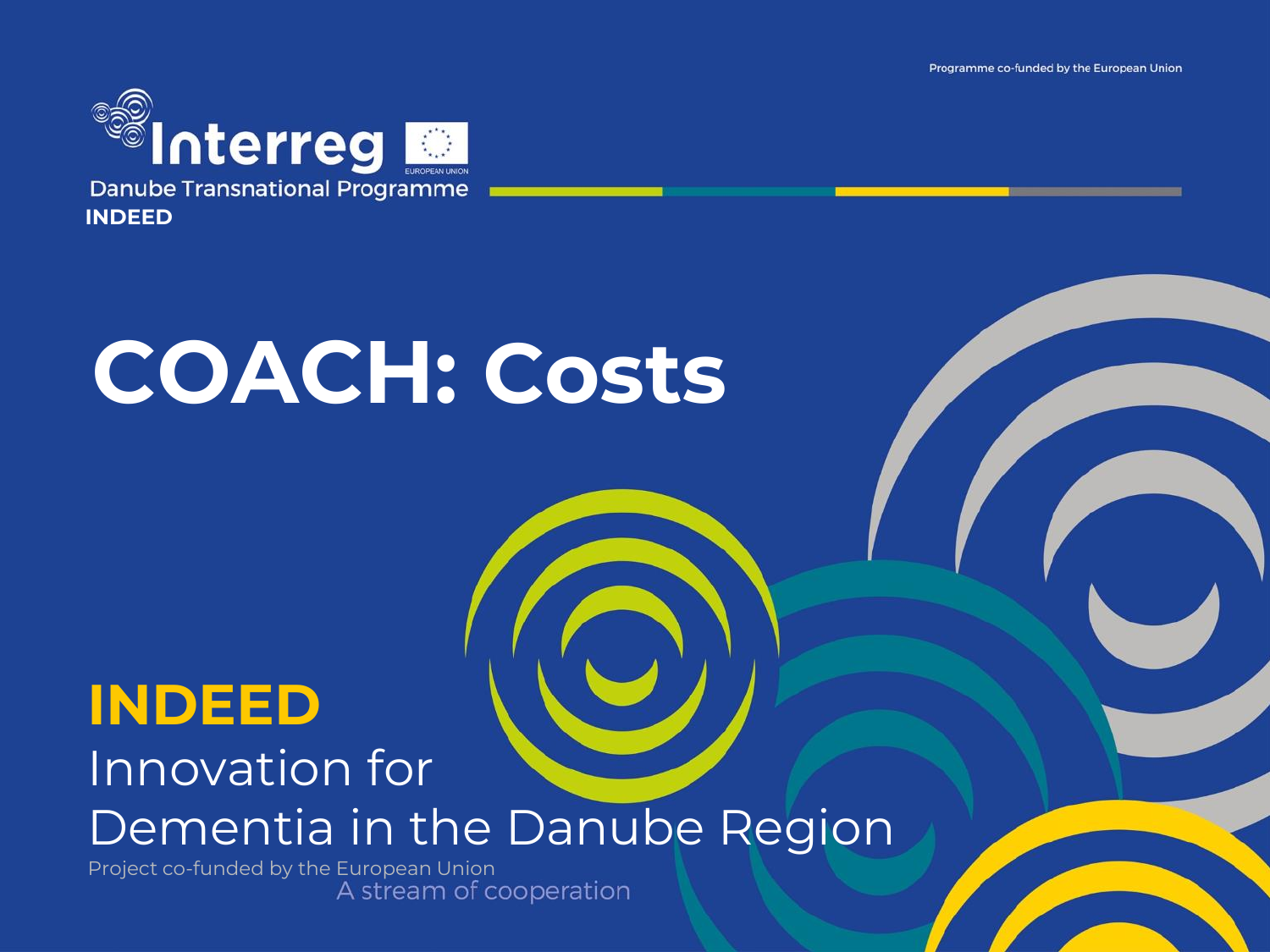

### **Costs: Summary**

- A **financial plan** helps in keeping an overview of costs and expenses in a project over several years. To distinguish the costs by different services offered helps to calculate and analyse the costs and revenues of each service.
- In the financial planning, it should be distinguished between costs and expenses.
- **Costs** is money actually spent or in other words the reduction of financial assents in one period.
- Project co-funded by the European Union **Expenses** are the proportional costs of an organization spent on goods and services which are consumed during an accounting period. Defining the expenses can be required by the tax authorities, is important for external

communication and is essential for the internal steering of a project.

Following steps should be taken to define the expenses:

- A **depreciation** of assets which are used over a long time is needed. Depreciation means distributing the costs of a product or service over its entire period of use.
- **Non-operating expenses** are costs that do not relate to your business activities. They should be subtracted from the overall costs.
- **Implicit costs** are services and goods used and not payed for, for which you would normally need to pay for. They should be added to the costs.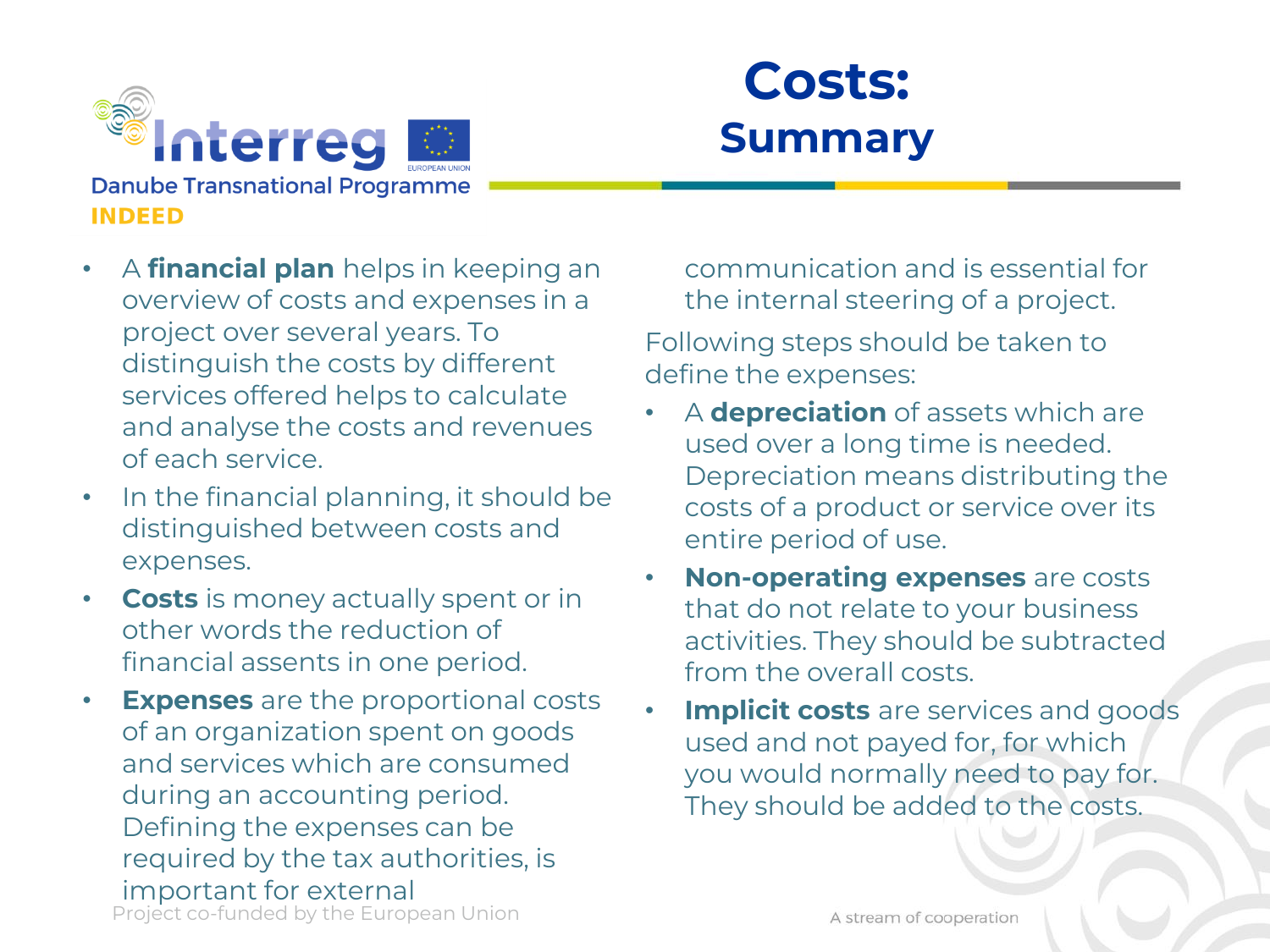

### **Costs: Types of Costs**

| (Initial) Investments  | · Equipment, furniture, software                                               |
|------------------------|--------------------------------------------------------------------------------|
| <b>Material Costs</b>  | $\cdot$ Food, drinks, information material, office supply,<br>medical material |
| <b>Personnel Costs</b> | • Wages, social security                                                       |
| Infrastructure Costs   | $\cdot$ Rent, energy, telephone, internet                                      |
| <b>Taxes and Fees</b>  | • Income taxes, water and waste disposal                                       |
| <b>Financial Costs</b> | $\cdot$ Financial fees, loan instalments                                       |

A stream of cooperation